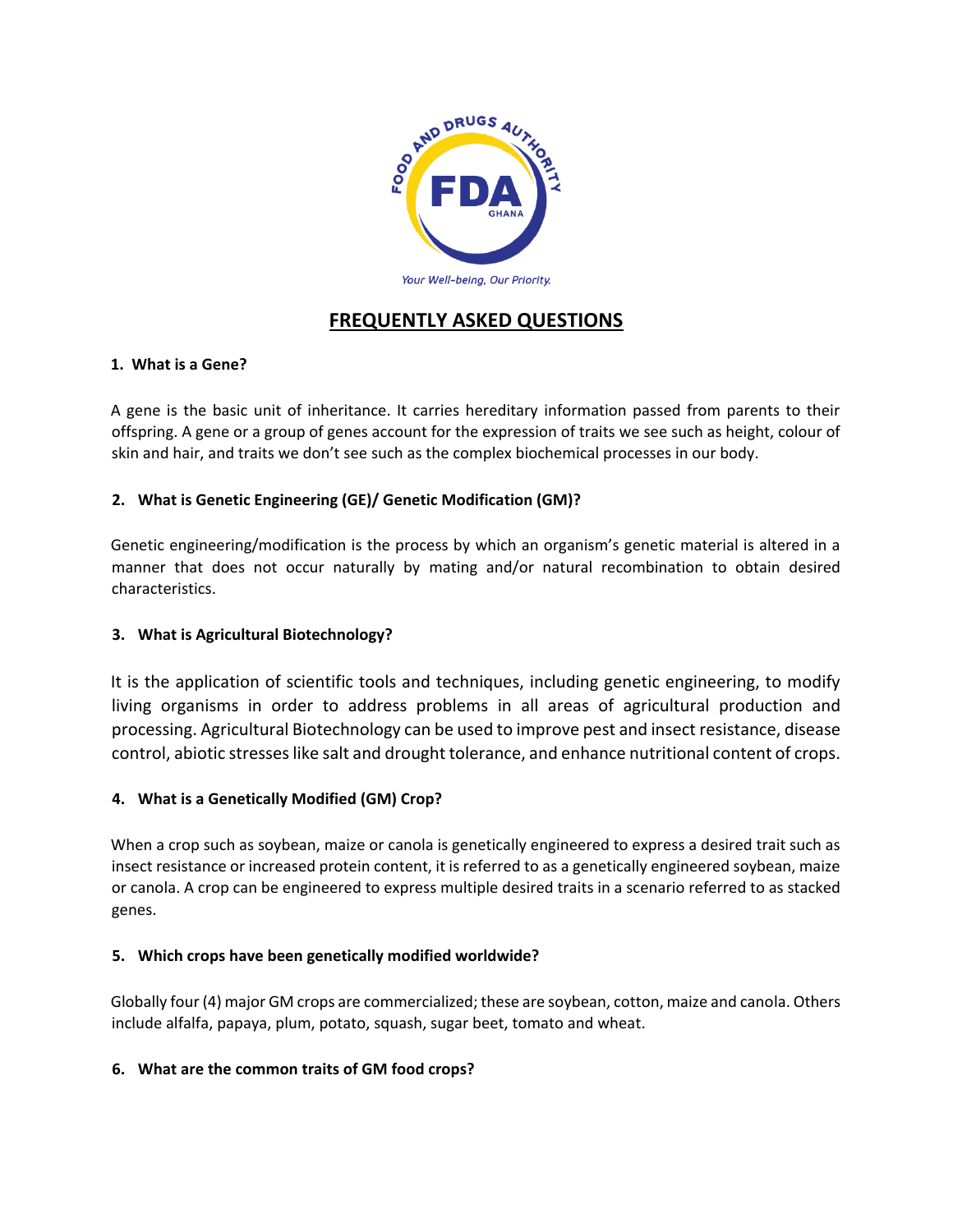The most common traits of GM crops are herbicide tolerance and insect resistance. Others include drought tolerance, salt tolerance, and enhanced nutrient content (vitamins, minerals, essential fatty acids, protein) as well as reducing anti-nutrients.

## **7. Are GM foods less nutritious than comparable foods?**

Nutritional assessments for GM foods evaluated by several National Competent Authorities globally have shown that these foods are as nutritious as their conventional variety counterparts. When such differences are biological significant the product is likely not to be approved.

## **8. How safe are foods derived from GM crops?**

*Food and Agriculture Organization*: "The use of these techniques (modern biotechnology) does not result in food which is inherently less safe than that produced by conventional ones"

*World Health Organization*: "GM foods currently available on the international market have passed safety assessments and are not likely to present risks for human health. In addition, no effects on human health have been shown as a result of the consumption of such foods by the general population in the countries where they have been approved"

*European Commission*: "Extensive research on GMOs, co-funded by the European Commission over the last two decades, has significantly contributed to being able to identify and characterize possible risks associated with foods/feed derived from GMOs. These activities provide at least equal assurance of the safety of these foods compared to conventional counterparts, provided these GM products have been approved by the EU and the national food safety evaluation procedures."

## **9. Are foods derived from GM crops likely to be toxic or cause allergic reactions?**

GM crops that are used as food sources are assessed for toxicity and allergenicity in accordance with internationally accepted risk assessment end points, thus products that are approved are not toxic or allergenic.

## **10. Are there long-term health effects of foods derived from GM crops?**

There are currently no documented long term health effects resulting from the consumption of GM foods. There are however, several publications that have associated certain adverse health effects to consumption of foods derived from GM foods, the most publicized being the Seralini publication. His findings were reviewed by several national competent authorities in France, Belgium, Germany, Australia, New Zealand, and Canada among others. In all instances they noted the results were inconclusive. Thus the claim of long term use causing cancer is not valid.

# **11. Is there a Regulatory Structure in Ghana to Control Activities Related to GMOs?**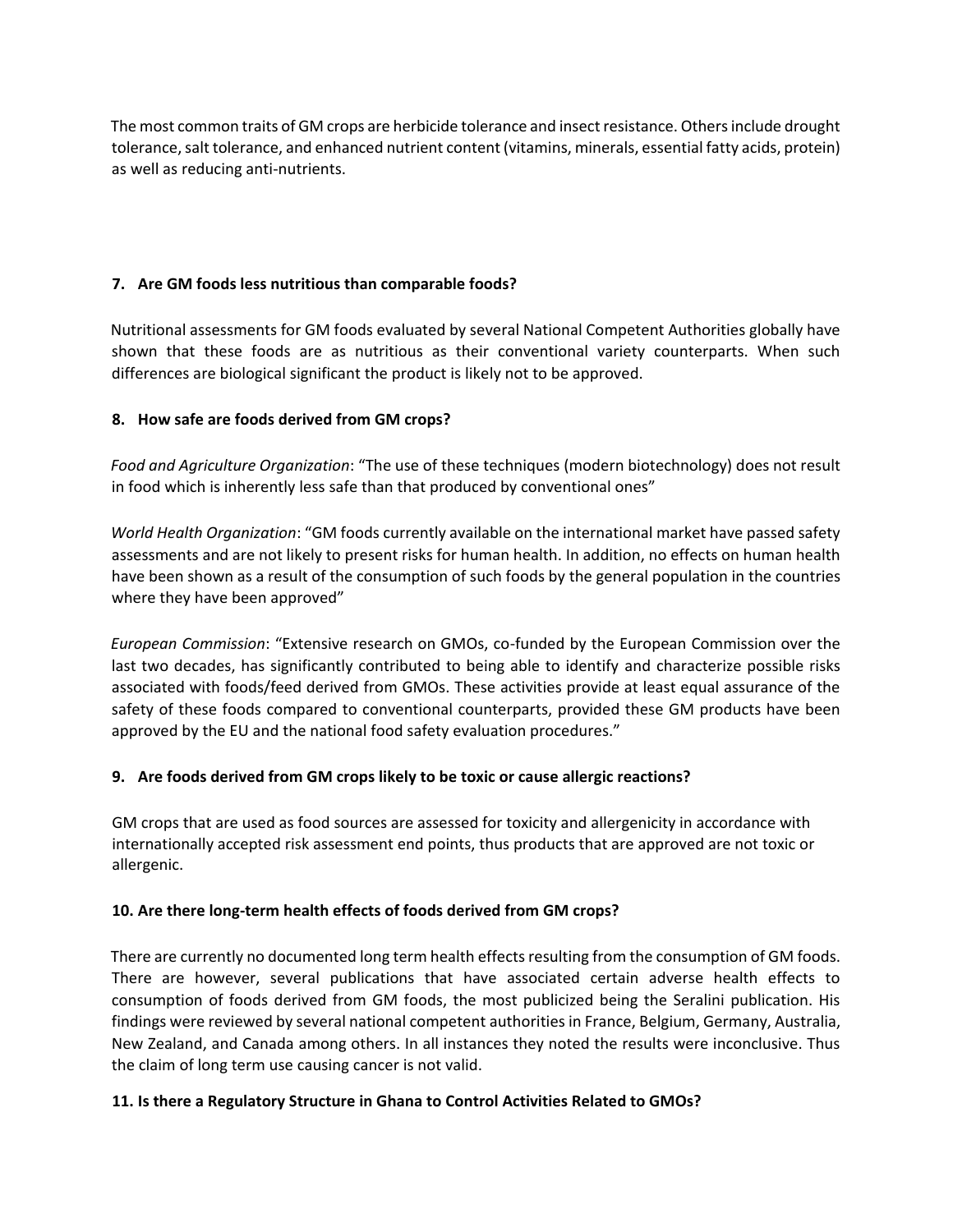In Ghana, the Biosafety Act, 2011, Act 831, regulates biotechnology and provide for related matters. Per this Act, the commencement of all activities relating to GMOs will require prior approval by the National Competent Authority, the National Biosafety Authority (NBA). The NBA has responsibility for handling requests for approval for the following:

- 1. Application for contained or confined use
- 2. Application to import or place on the market
- 3. Application to export
- 4. Genetically modified organisms in transit

The NBA works together with several regulatory agencies that have expertise relevant to the regulation of biotechnology and its related matters. These agencies include: Food and Drugs Authority, Environmental Protection Agency, Plant Protection and Regulatory Services Directorate, Customs and Excise Division, Veterinary Services Directorate, and the Local Assemblies.

The NBA constitutes a Technical Advisory Committee with the prime responsibility of evaluating applications received and giving recommendations to the NBA governing board that takes a final decision on the application.

## **12. How is the Safety of GMOs Evaluated?**

GM crops that are used as food sources are rigorously assessed for its safety for use as food or feed. It is only following successful attainment of internationally accepted assessment end points for toxicity, allergenicity and nutrition, that a GM crop is approved for import, placement on the market and export. Safety assessment is considered on a case by case basis.

This assessment is undertaken in accordance with internationally established scientific principles and guidelines developed through the work of the Organisation for Economic Cooperation and Development (OECD), Food and Agriculture Organization (FAO) of the United Nations, World Health Organization (WHO) and the Codex Alimentarius Commission. Considering the impracticability of achieving absolute safety, the safety assessment process aims to establish equivalence of GM food to its conventional counterpart whose benefits and risks are well known and acceptable.

Safety assessment considers the following:

- i. Intended and unintended effects of the genetic modification and how it impacts the health and safety of the populace.
- ii. Comparison with conventional foods with an acceptable history of safe use for similarities and differences and any potential impact on safety and health of consumers.

# **13. What is the Role of FDA in the production and commercialization of foods derived from GM crops in Ghana?**